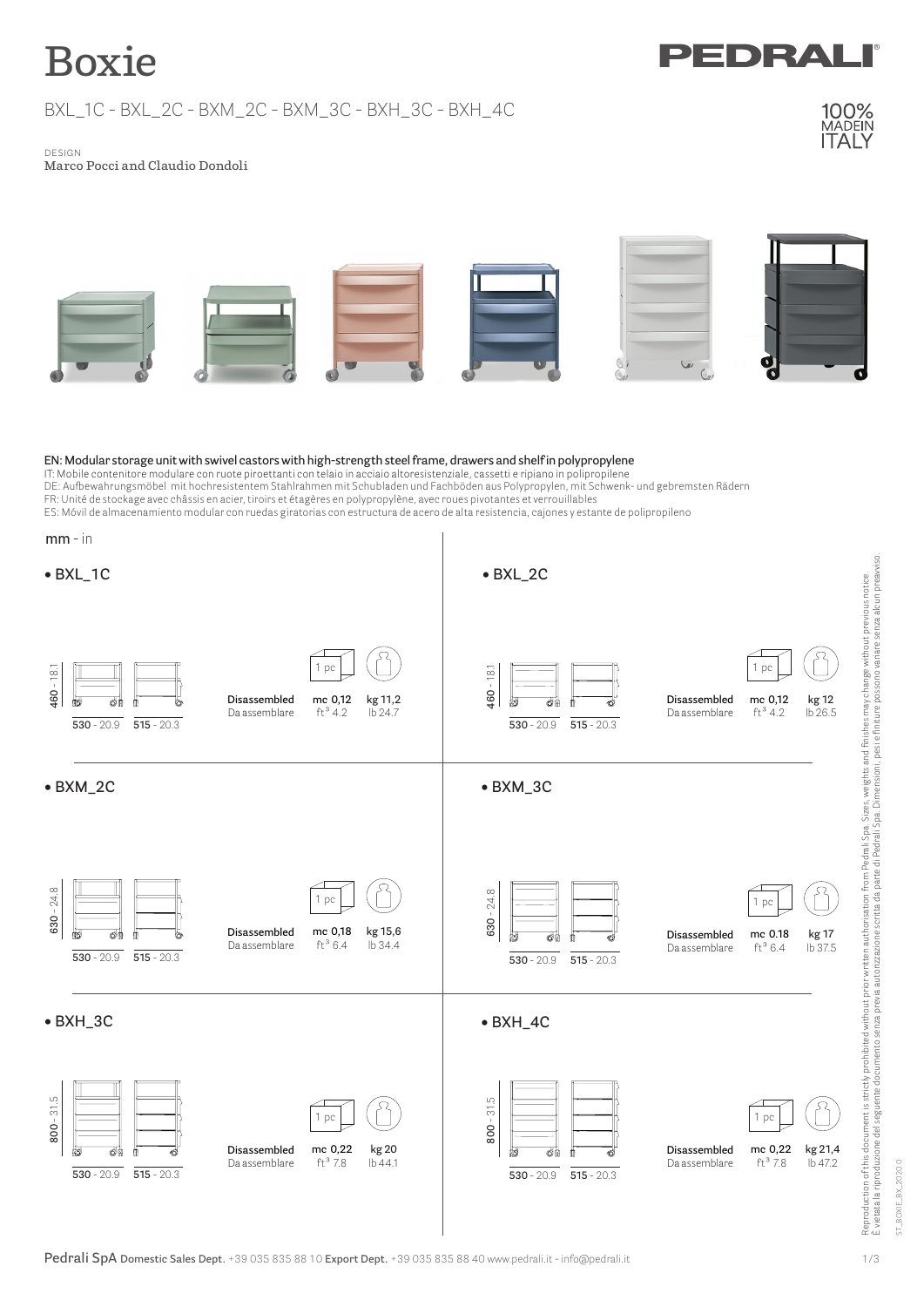## **Boxie**

## BXL\_1C - BXL\_2C - BXM\_2C - BXM\_3C - BXH\_3C - BXH\_4C

 design **Marco Pocci and Claudio Dondoli**

### **MATERIALS**

Materiali Materialien Matériaux Materiales

#### **• FRAME** - TELAIO - STRUKTUR - STRUCTURE - ARMAZÓN

#### **EN: High strength steel**, **tube Ø20 mm; steel sliding frame with drawer limit switch**

IT: Acciaio altoresistenziale, tubo Ø20 mm; cornice di scorrimento in acciaio con finecorsa cassetto DE: Hoch resistenter Stahl, Rohr Ø20 mm, Führungsschiene aus Stahl mit Schubladen-Stoppung FR: Acier haute résistance, tube Ø20 mm; châssis coulissant en acier avec fin de course de tiroir ES: Acero de alta resistencia, tubo Ø20 mm; marco deslizante de acero con interruptor de límite de cajón

 **Finish** - FINITURA - Ausführung - Finitions - Acabado

**EN: Powder coating IT:** Verniciato con polvere DE: Pulverbeschichtet FR: Époxy à poudre



**EN: For more information see finishing legend on the website** IT: Per maggiori informazioni vedere legenda finiture sul sito web

#### **• top and drawer** - ripiano e cassetto - REGALBODEN SCHUBLADE - plateau et tiroir - sobre y cajon

#### **EN: Polypropylene**

IT: Polipropilene DE: Polypropylen FR: Polypropylène ES: Polipropileno

**technology -** tecnologia - technologie - technologie - TECNOLOGÍA

#### **EN: Injection moulding**

IT: Stampaggio ad iniezione DE: Spritzguß-Verfahren FR: Moulage sous injection ES: Molde de inyección

#### **COLOURS** - COLORI - FARBEN - COLORIS - COLORES

#### **EN: Hammered surface**

IT: Superficie goffrata DE: Geraute Oberfläche FR: Surface gaufrée ES: Superficie microtexturada



**EN: For more information see finishing legend on the website** IT: Per maggiori informazioni vedere legenda finiture sul sito web

**• CASTORS** - RUOTE - RÄDERN - ROULETTES - RUEDAS

#### **EN:** 4 **swivel castors, 2 front wheels with brake, rotating part in grey or black PUR**

IT: 4 ruote piroettanti Ø68 mm, 2 anteriori con freno, parte rotante in PUR grigio o nero DE: Schwenk-Raeder Ø68 mm, 2 vorderen gebremst, rollender Bestandteil PUR grau oder schwarz FR: 4 roulettes pivotantes Ø68 mm, 2 roues avant avec frein, partie tournante en PUR gris ou noir ES: 4 ruedas giratorias Ø68 mm, 2 ruedas delanteras con freno, parte giratoria en PUR gris o negro

ST\_BOXIE\_BX\_2020.0

BOXIE\_BX\_2020.0